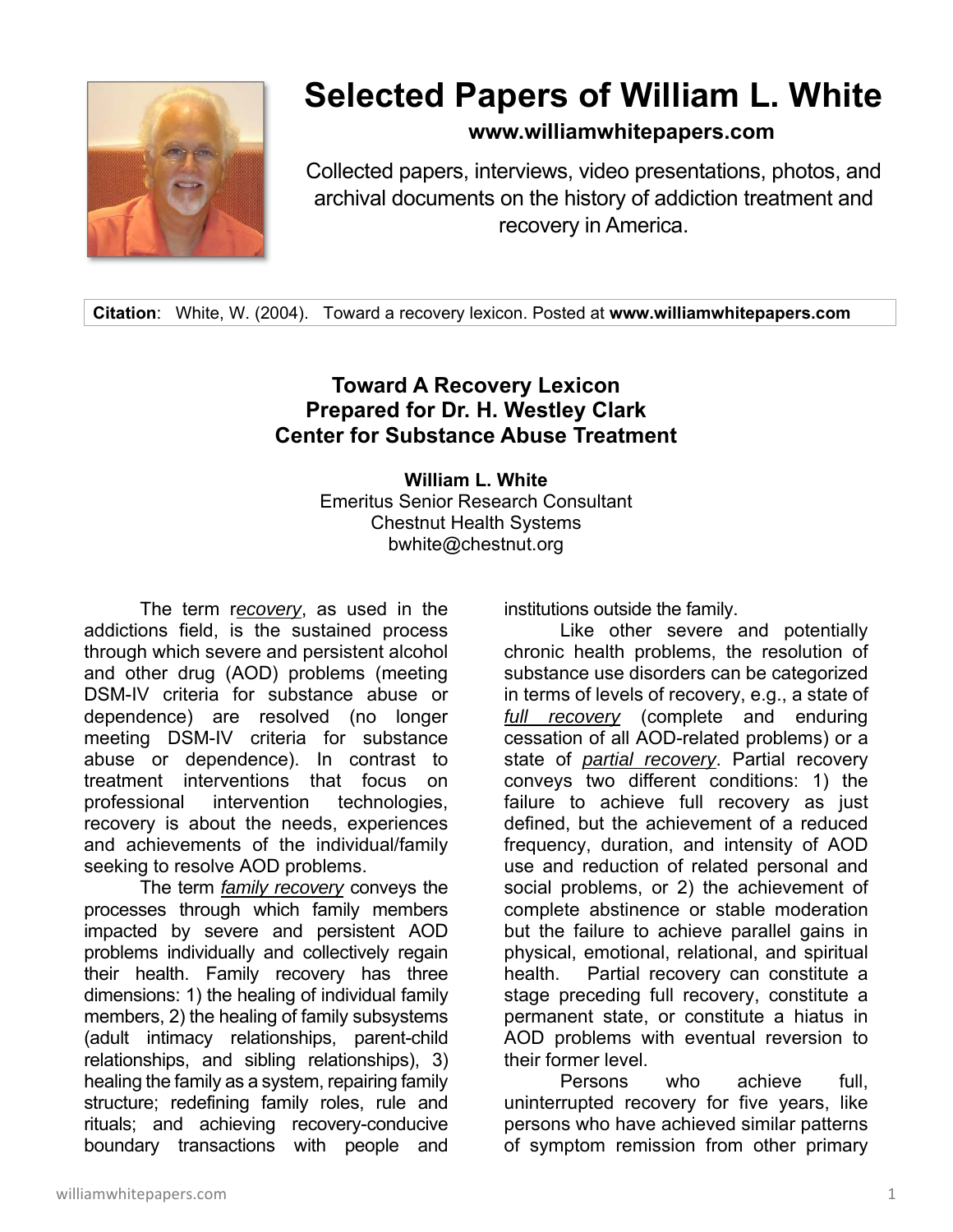health disorders, can be described as *recovered*. Those who achieve full symptom remission for less than five years or have achieved partial recovery (marked reduction of but some residual symptoms) can best be described as *in recovery* or *recovering*. While use of the latter term in later year (after five years) of recovery reminds the individual that recovery is an enduring process requiring sustained vigilance and recovery maintenance, such use of the term *recovering*, by inadvertently conveying to the public that there is no permanent solution for severe and persistent AOD problems, contributes to the stigma and pessimism attached to these problems.

*Styles of recovery* and *pathways of recovery* are phrases that reflect the varieties of ways people successfully approach the resolution of AOD problems. It is a recognition that (in the words of AA cofounder Bill Wilson), "The roads to recovery are many" (Wilson, 1944). *Cultural pathways of recovery* are culturally or subculturally prescribed avenues through which individuals can resolve alcohol and other drug problems. Across varied cultural contexts, such pathways might be developmental (e.g., something to be resolved through maturation and marriage), medical (e.g., response to an alcohol-related health problem), religious (e.g., conversion and/or affiliation with an abstinence-based faith community), or political (e.g., rejection of alcohol as a "tool of genocide").

 The most critical variation involves differences in how one's relationship with psychoactive drugs has changed. The scientific literature on the resolution of AOD problems documents three such variations 1) *abstinence-based recovery* (complete abstinence from alcohol and other drugs) 2) *moderation-based recovery* (the deceleration of AOD use to a subclinical1 level that no longer generates harm to the individual or society), and *medicationassisted recovery* (the use of medicallymonitored, pharmacological adjuncts to support recovery from addiction e.g.,

detoxification agents, stabilizing agents, aversive agents, antagonizing agents, anticraving agents or psychoactive drugs prescribed for the treatment of co-occurring physical or psychiatric disorders. Abstinence-based and medication-assisted styles of recovery predominate in patterns of severe alcohol and drug dependence, whereas moderation-based styles of recovery predominate in patterns of less severe and enduring alcohol and other drug problems.

The concept of moderation-based recovery is linked to the understanding that alcohol and other drug problems exist on a wide continuum of severity and vary in their patterns of acceleration and deceleration. The most common example of moderated resolution can be found in studies of people who develop alcohol and other drug-related problems during their transition from adolescence to adulthood. Most of these individuals do not go on to develop enduring substance-related problems, but instead quickly or gradually moderate their substance use through the progressive assumption of adult responsibilities (Fillmore, et al, 1988).

Early members of Alcoholics Anonymous made a clear distinction between themselves and other heavy drinkers and problem drinkers, suggesting that moderation was an option for some problem drinkers, but not "alcoholics" like themselves. The following two excerpts reflect their beliefs and attitudes about moderation-based recovery.

*Then we have a certain type of hard drinker. He may have the habit badly enough to gradually impair him physically and mentally. It may cause him to die a few years before his time. If a sufficiently strong reason—ill health, falling in love, change of environment, or the warning of a doctor—becomes operative, this man can also stop or moderate, although he may find it difficult and troublesome and may even need medical attention*

<sup>&</sup>lt;sup>1</sup> No longer meeting DSM-IV criteria for abuse or dependence.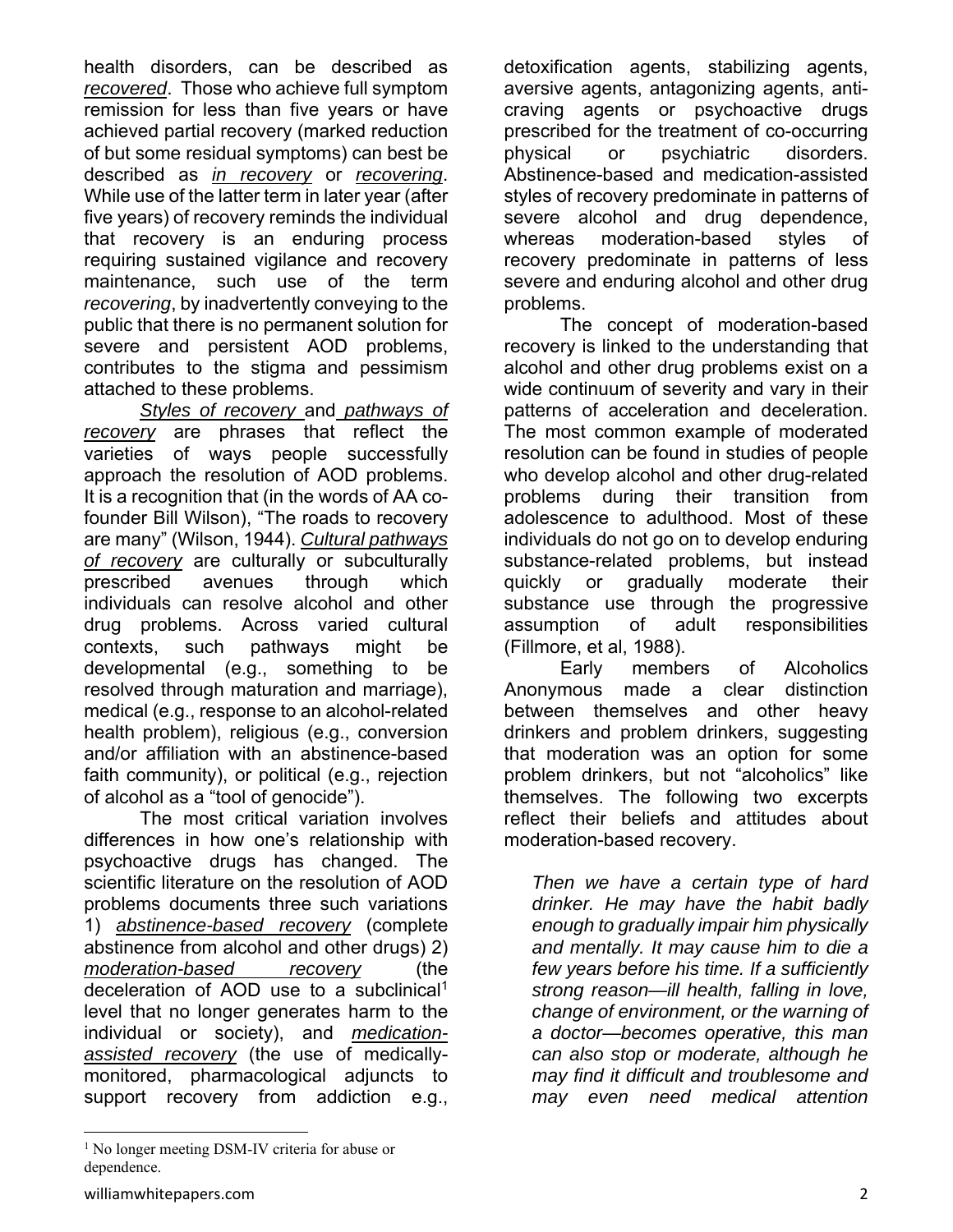(*Alcoholics Anonymous*, p. 31, first edition).

*If anyone, who is showing inability to control his drinking, can do the rightabout-face and drink like a gentleman, our hats are off to him. Heaven knows we have tried hard enough and long enough to drink like other people!* (*Alcoholics Anonymous,* p. 42, first edition).

 Recovery can occur at different stages of problem development and progression. There are patterns of *high bottom recovery* **(**the initiation of recovery through a breakthrough of awareness of losses that could accrue from continued alcohol and other drug use) among people who have not yet suffered such losses, and there are patterns of *low bottom recovery* in which recovery is achieved by individuals in the latest stages of addiction who have experienced great losses and anguish related to their drinking and drug use.

 Variations in recovery styles are influenced by the degree of problem severity and by one's *recovery capital*. *Recovery Capital* is the quantity and quality of internal and external resources that one can bring to bear on the initiation and maintenance of recovery from a life-disordering condition (Granfield and Cloud, 1999).

 Recovery styles vary by their pattern of onset and course. Recovery can result from a process of sudden, *transformational change* (Miller and C'de Baca, 2001) or result from a process of *incremental change* marked by predictable stages of recovery (Prochaska, et al., 1992). Long-term, permanent recovery from severe and persistent AOD problems often involves four broad stages of change: 1) *recovery priming* (experiences that open a doorway of entry into recovery), 2) *recovery initiation* (discovering a workable strategy of problem stabilization), 3) *recovery maintenance* (achieving recovery stability and sustaining and refining broader strategies of problem resolution with a continued life-focus on the recovery process), and 4) *recovery termination* (achievement of global health with diminished preoccupation with

recovery). These latter periods have have also been referred to as *Stage II Recovery* ("rebuilding the life that was saved in Stage I") (Larsen, 1985, p. 15). Stage two recovery transcends the early concern with the addictive behavior and instead focuses on a reconstruction of personal character, identity, beliefs and interpersonal relationships. This stage has also been referred to as *complete recovery--*an "advanced state" of recovery marked by global health, a heightened capacity for intimacy, serenity and self-acceptance (Picucci, 2002).

 Recovery styles vary by the degree and nature of resources within and outside the self that are used to initiate and sustain recovery. There are patterns of *natural recovery* (*solo recovery*)—the initiation and maintenance of recovery from addiction without involvement in professionallydirected treatment or recovery mutual aid societies. This type of resolution of AOD problems has gone by many names in the scientific literature: "maturing out" (Winick, 1962, 1964); "autoremission" (Vaillant, 1983; Klingeman, 1992); "self-initiated change" (Biernacki, 1986); "unassisted change" (McMurran, 1994); "spontaneous remission" (Anthony and Helzer, 1991); "de-addiction" (Klingeman, 1991); "self-change" (Sobell, Sobell, Toneatto, and Leo, 1993); "natural recovery" (Havassey, Hall and Wasserman, 1991); "self-managed change" (Copeland, 1998) and "quantum change" (Miller and C'de Baca, 2001). There are also patterns of *affiliated (or assisted) recovery* in which the initiation and maintenance of recovery is achieved through relationships with other individuals in recovery, and patterns of *disengaged recovery* in which the initiation of recovery through professionally-directed treatment and/or mutual aid participation is followed by the subsequent maintenance of that recovery without significant participation in addiction recovery mutual aid groups. A relatively recent phenomenon is the advent of *virtual recovery—*the achievement or maintenance of recovery through Internet support groups, with little or no participation in face-to-face support meetings.

Recovery styles also reflect different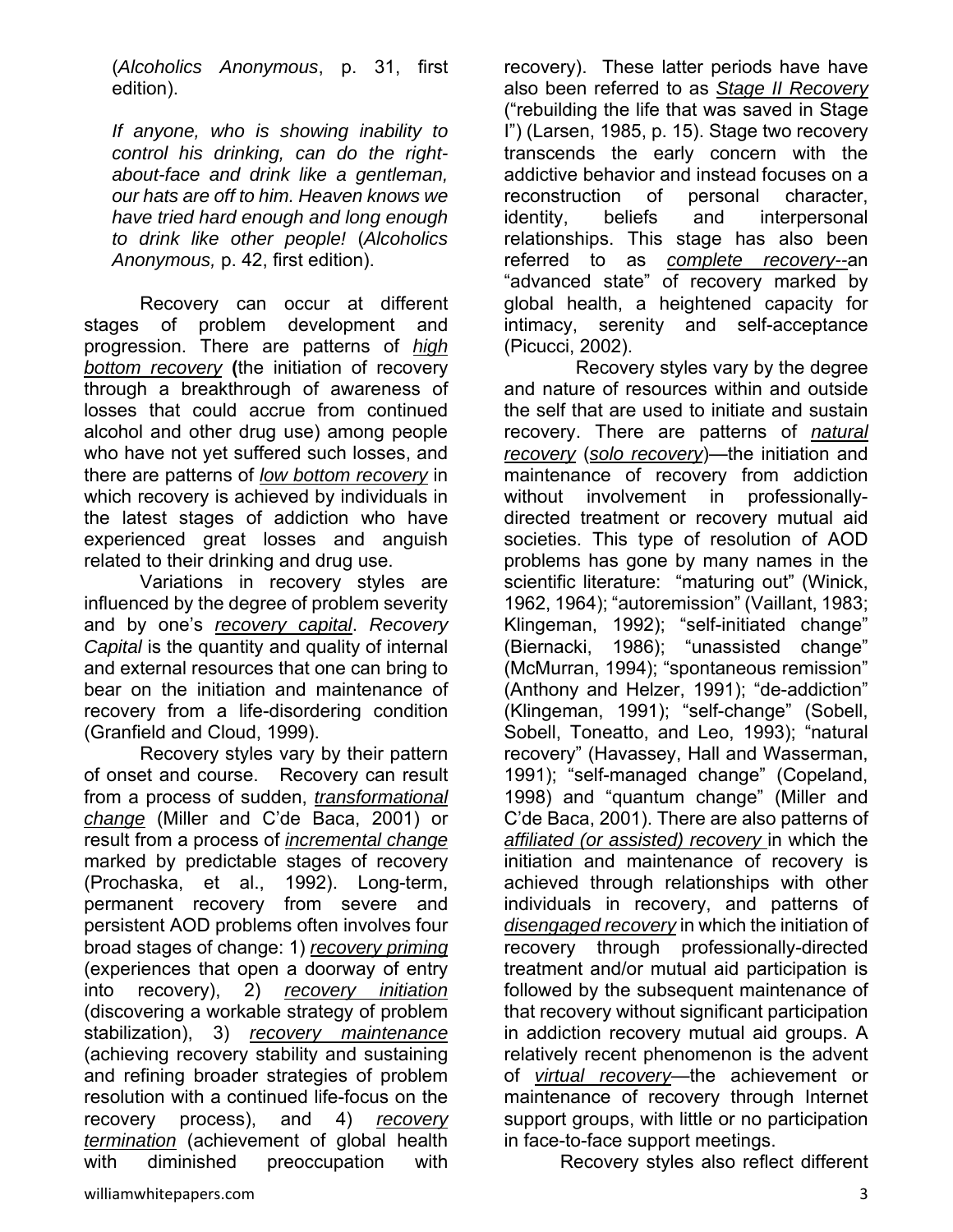*recovery identity* patterns—variations in the extent to which AOD problems and the recovery process influence one's identity, and the degree to which one relates to other people who share this recovery process. There are those with recovery-neutral identities (persons who have resolved severe AOD problems but who do not selfidentify themselves as "alcoholics" or "addicts" or "persons in recovery") and those with recovery-positive identities (those for whom the status of recovery from addiction has become an important part of their personal identities). There are *acultural styles of recovery* in which in which individuals initiate and sustain recovery from addiction without significant involvement with other people in recovery and without identification with a larger *recovery community* or *culture of recovery* (a social network of recovering people with their own history, language, rituals, symbols, literature, and values that collectively nurture and support long-term recovery from AOD problems). There are *bicultural styles of recovery* in which individuals sustain their recovery through simultaneous involvement in the culture of recovery and the larger "civilian" culture (activities and relationships with individuals who do not have addiction/recovery backgrounds). There are *enmeshed styles of recovery* in which one initiates and maintains recovery in almost complete sequestration within the culture of recovery. Communities of recovery is a phrase coined by Ernest Kurtz to convey the notion that there is not one but multiple recovery communities and that people in recovery may need to be introduced into those communities where the individual and the group will experience a reciprocity of "fit." The growth of these divergent communities reflects the growing varieties of recovery experience (Kurtz, 1999). Style differences based on the evolution in how one relates, or does not relate, to these communities of recovery might is part of what could be described as one's *recovery career*. The concept of "career" has been used to describe the process of addiction (Frykholm, 1985) and to conceptually link multiple episodes of treatment (Hser, et al., 1997).

Recovery career is an extension of this application and refers to the evolving stages in one's identity, one's relationships with others, and, in some cases, styles of involvement with mutual aid groups.

 There are considerable differences in recovery styles based on the presence or absence of religion and spirituality as an important dimension of the recovery process. There are patterns of *faith-based recovery* (the resolution of severe alcohol and other drug problems within the framework of religious experience, beliefs, and rituals and within the mutual support of a faith community) and patterns of *secular recovery***--**a style of recovery that does not involve reliance on any religious or spiritual ideas (God or Higher Power), experiences (conversion), or religious rituals (prayer).

 Because severe and persistent AOD problems impact many areas of life functioning, recovery from such problems must be measured across multiple dimensions. These *zones (or domains) of recovery* include alterations in 1) AOD consumption (measurable changes in presence, frequency, quantity, intensity [risks to self and others], and duration of primary and secondary drug use) 2) AODrelated consequences, 3) physical health, 4) psychological/emotional/spiritual health, 5) family/relational health, and 6) lifestyle health e.g., developmentally appropriate, pro-social and (White, 1996).

 The shift from defining recovery solely in terms of what is deleted from one's life (alcohol or other drugs) to what is added to one's life (global health) is reflected in such terms as *emotional sobriety***--**a phrase coined by A.A. co-founder Bill Wilson (1958) to describe a state of emotional health that far exceeded simply the achievement of not drinking. Wilson defined emotional sobriety as "real maturity . . . in our relations with ourselves, with our fellows and with God." It is also reflected in the word *Wellbriety—a*  term used in Indian Country to depict recovery as more than just symptom suppression. Wellbriety implies the pursuit or achievement of global (physical, emotional, intellectual, relational, and spiritual) health, or "whole health" (Coyhis, 1999; *Red Road*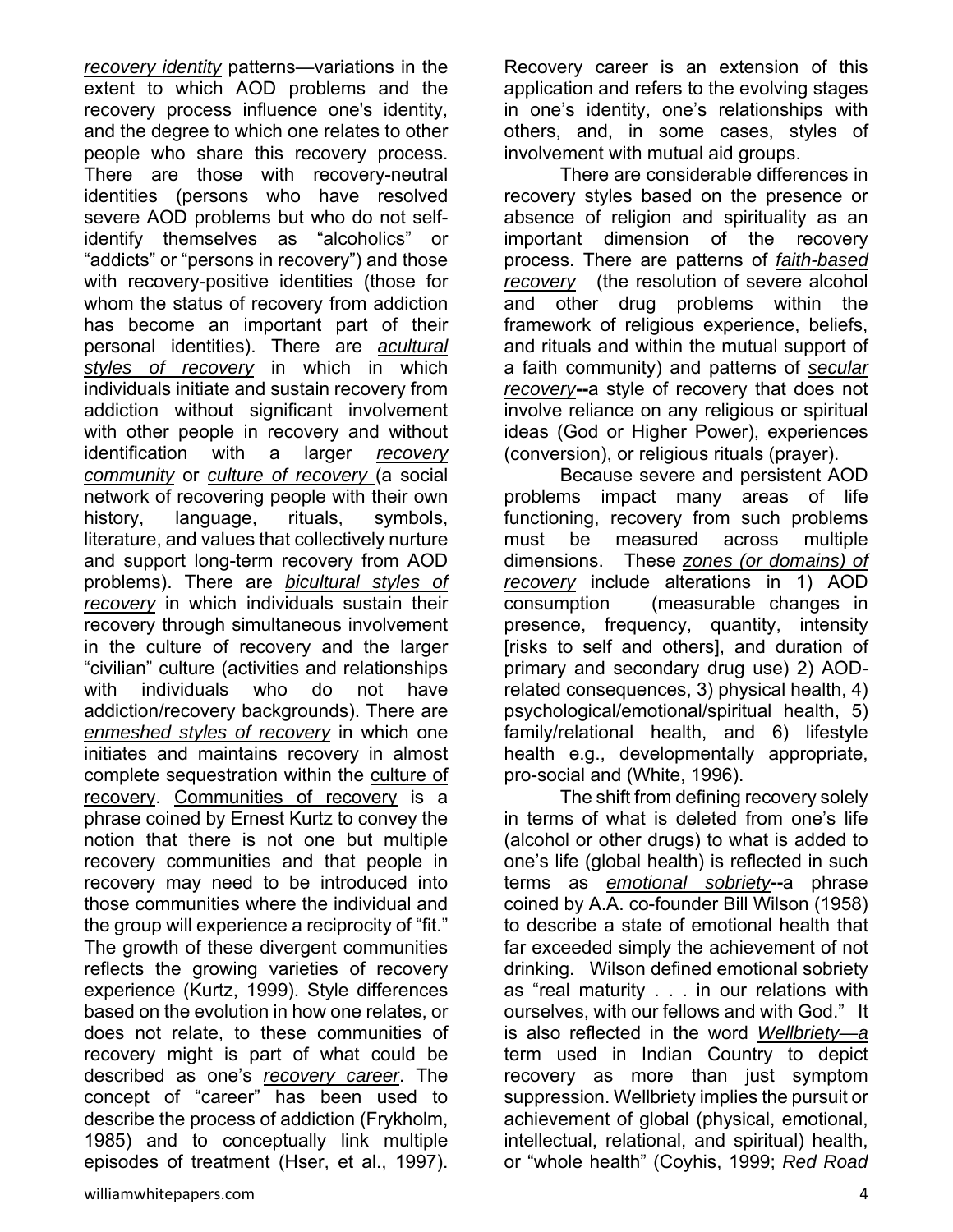*to Wellbriety,* 2002). It is marked by the emergence of such *recovery values* as honesty, hope, faith, courage, integrity, willingness, humility, forgiveness, justice, perseverance, spiritual awareness, and service (Coyhis, 2000). The development of stable recovery and global health across recovery pathways tend to be marked by the presence of daily *recovery rituals*: 1) centering rituals, 2) mirroring rituals, 3) acts of self-care, and 4) unpaid acts of service (White, 1996).

 Some individuals are involved in concurrent or sequential recovery processes from two or more conditions or experiences. The overlapping processes involved in recovering from addiction and other physical or behavioral/emotional disorders is sometimes referred to as *serial recovery*.

 Persons with severe and prolonged AOD problems fare poorly in systems of care organized to provide acute intervention (detoxification and brief psychosocial stabilization). There are growing calls to shift the focus of addiction treatment from acute intervention toward models of sustained *recovery management*. Recovery management models wrap traditional treatment in a continuum of professional and peer-based pre-recovery, recovery initiation and recovery maintenance support services, with a particular focus on post-treatment monitoring (recovery check-ups)(Dennis, Scott, & Funk, 2003), stage-appropriate recovery education, assertive linkage to communities of recovery, recovery community resource development and, when needed, early re-intervention. *Peerbased recovery support services* are services designed to 1) remove personal and environmental obstacles to recovery, 2) enhance identification and participation in the recovery community, and 3) enhance the quality of life in recovery. Recovery management models shift traditional intervention models from a focus on treatment planning to a focus on *recovery planning* (Borkman, 1997).

## **Extracted from Following Sources**

- White, W. (2000). Toward a new recovery movement: Historical reflections on recovery, treatment and advocacy. Presented at Recovery Community Support Program (RCSP) Conference, April 3-5, 2000. Posted at *www.defeataddiction.org* and www.recoveryadvocacy.org
- White, W. (2001) The rhetoric of recovery advocacy. Posted at www.recoveryadvocacy.org.
- White, W. (2002) An addiction recovery glossary: The languages of American communities of recovery. ww.facesandvoicesofrecovery.org
- White, W. (2004) The lessons of language: Historical perspectives on the rhetoric of addiction. In Tracy, S and Acker, S. Eds. *Altering American Consciousness: Essays on the History of Alcohol and Drug Use in the United States, 1800- 2000.* Amherst: University of Massachusetts Press, pp. pp. 33-60.

## **References**

- *Alcoholics Anonymous: The Story of How Many Thousands of Men and Women Have Recovered from Alcoholism. (*1939). New York: Works Publishing Company.
- Anthony, J.C., & Helzer, J.E. (1991). Syndromes of drug abuse and dependence. In: L.N. Robins, & D.A. Regier. (Eds.). *Psychiatric Disorders in America: The Epidemiologic Catchment Area Study*. New York, NY: The Free Press.
- Biernacki, P. (1986). *Pathways from Heroin Addiction: Recovery without Treatment.* Philadelphia, PA: Temple University Press.
- Borkman, T. (1997). Is recovery planning any different from treatment planning? *Journal of Substance Abuse Treatment, 15*(1), 37-42.
- Brown, S., & Lewis, B. (1999). *The Alcoholic Family in Recovery: A Developmental Model*. New York, NY: Guilford.